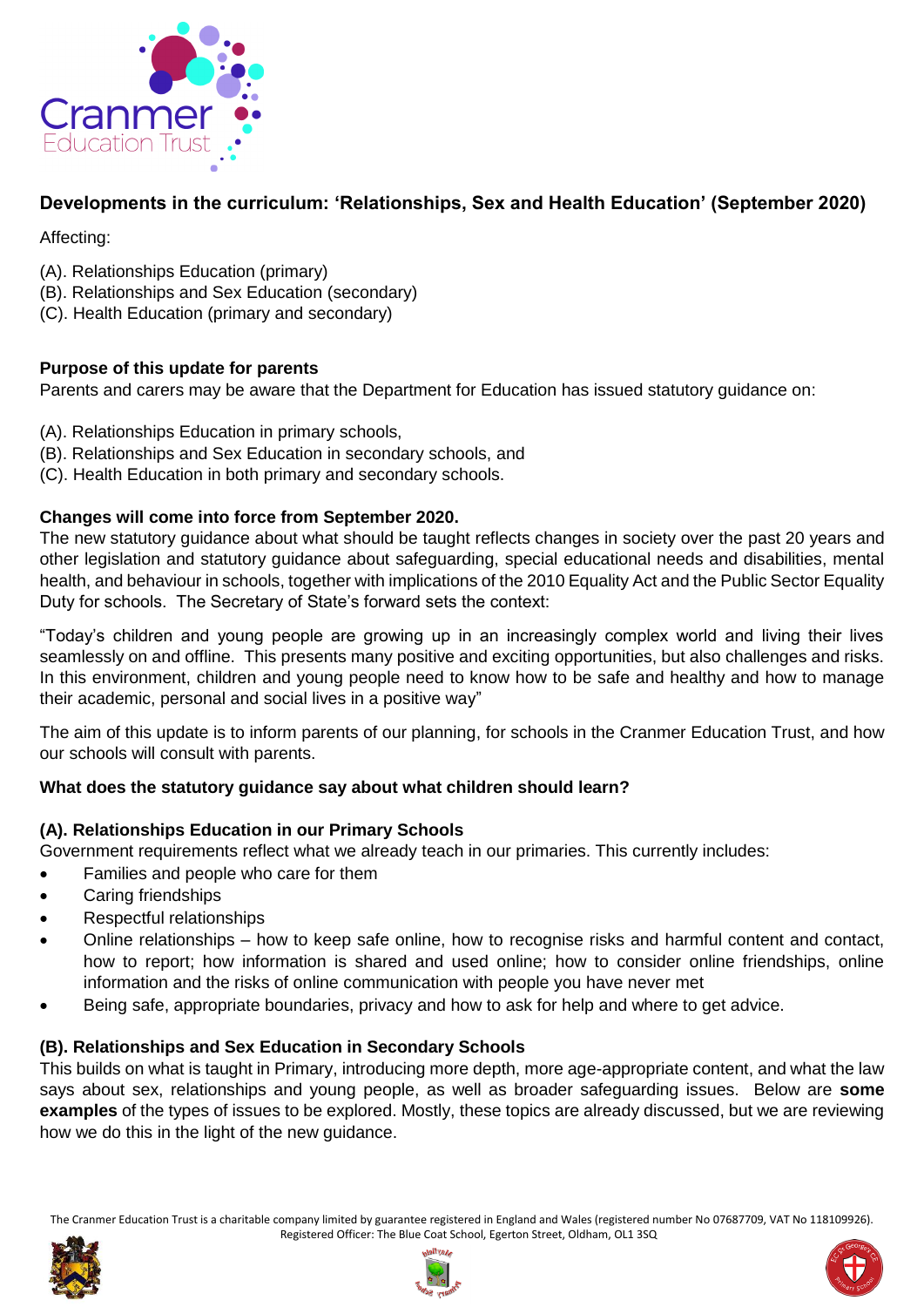

- **Families:** The different types of committed stable relationships; What marriage and civil partnerships are; including their legalities; why marriage is an important relationship choice and why it must be freely entered into.
- **Respectful Relationships:** The legal rights and responsibilities regarding equality (particularly with reference to the protected characteristics as defined in the Equalities Act 2010) and that everyone is unique and equal.
- **Online and Media:** Online risks, the potential for material to be shared online and the difficulty of removing it; What to do and where to get support to report material and manage issues online.
- **Being Safe:** The concepts of and laws relating to sexual consent, sexual exploitation, abuse, grooming, coercion, harassment and domestic abuse.
- **Intimate and sexual <b>How** to get further advice, including how and where to discuss confidential **relationships including** sexual and reproductive health advice and treatment. **sexual health:**

# **(C). Health Education in primary and secondary**

Physical health and wellbeing have always been part of the school curriculum, taught through Physical Education and Sport, and through Personal Social and Health Education (PSHE). The new regulations highlight the relationship between physical and mental wellbeing and link these with how young people develop the ability to cope with difficulties and challenges. This is often referred to as "resilience" and "character education".

### **The Primary Curriculum**

Focuses on teaching what good physical health and wellbeing means, including:

- Healthy Eating;
- Physical Fitness;
- Facts about legal and illegal harmful substances (drugs, alcohol, tobacco);
- The importance of sleep, visiting the dentist, handwashing, how to reduce the risk of sun damage;
- Internet Safety, the effects of online actions on others and how to recognise and display respectful behaviours online.

### **The Secondary Curriculum**

Further develops the primary learning about mental wellbeing, including common types of mental ill-health;

- Examines in more detail the health implications and risks of legal and illegal substances and takes pupils through the legal consequences of possession and supply;
- Introduces topics such as screening and immunisation and wider issues such as blood/organ donation;
- Develops basic first aid, including to how to administer cardio pulmonary resuscitation (CPR);
- Develops an understanding of healthy eating (eating disorders is a specialist area and is not addressed except with qualified specialist support);
- Builds on the primary curriculum for internet safety, including the dangers of the curated image of life which gives rise to unrealistic expectations and anxiety.





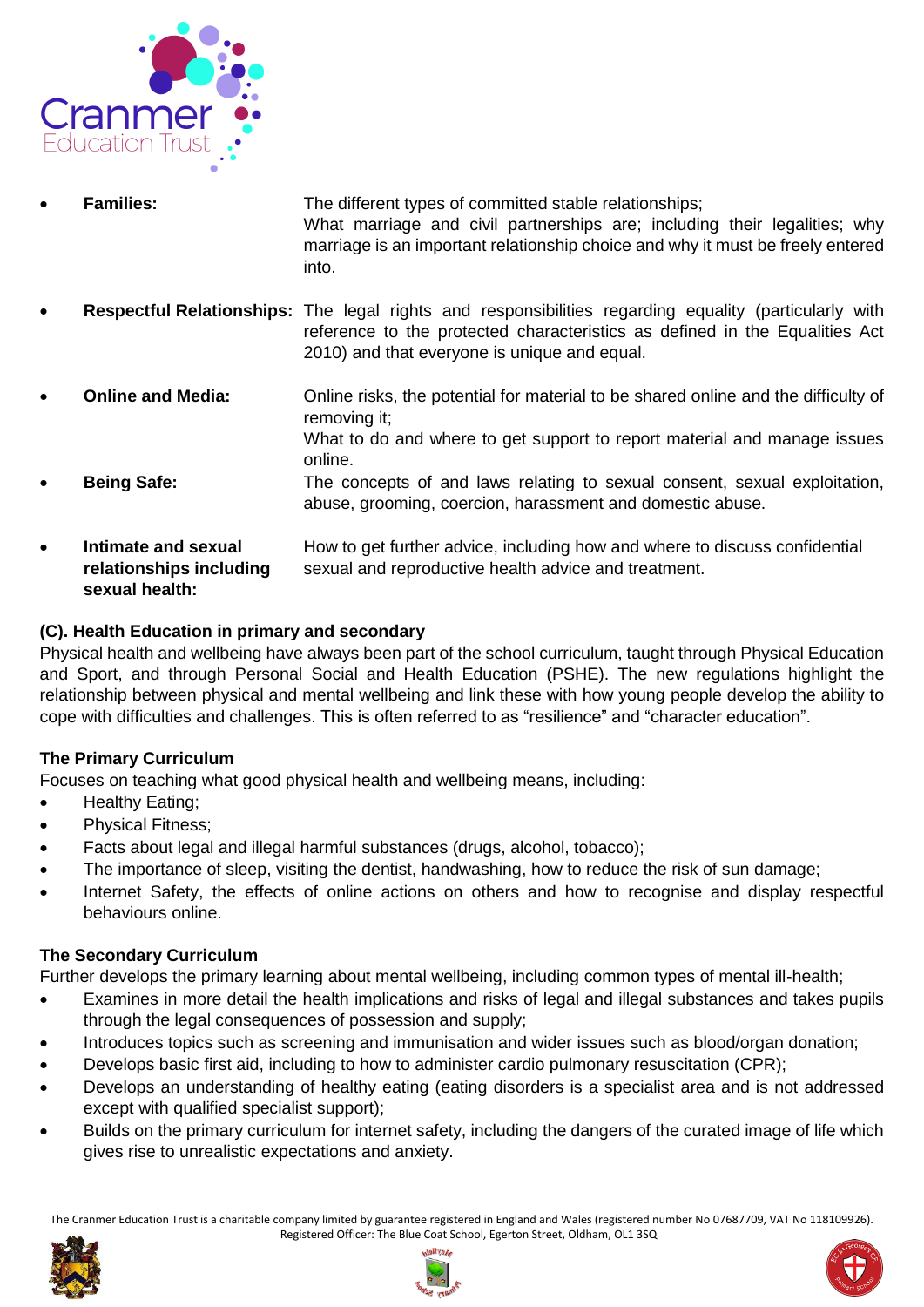

### **The importance of Age Appropriateness**

Our schools teach children and young people 3-18, so everything we teach has to be carefully planned with the children's age and abilities in mind. A Year 1 lesson on relationships may focus on developing empathy and understanding; a Year 9 lesson may examine the legal rights and responsibilities regarding equality, particularly the "protected characteristics" of the Equality Act 2010 and what it means to say that in law everyone is unique and equal.

#### **Our timeline for consultation and the implementation of the new Relationships curriculum (September 2022)**

| <b>Summer Term 2019</b> | • Inform parents of forthcoming changes through websites and<br>newsletters<br>• Take feedback from our pupils about relationships education and online                                                                                        |
|-------------------------|------------------------------------------------------------------------------------------------------------------------------------------------------------------------------------------------------------------------------------------------|
|                         | behaviour                                                                                                                                                                                                                                      |
|                         | • Take advice from Manchester Diocesan Board of Education                                                                                                                                                                                      |
|                         | • Develop first revision/outline of what will be taught, when and how                                                                                                                                                                          |
|                         | • Present outlines to local governing committees in June 2019                                                                                                                                                                                  |
| <b>Autumn Term 2019</b> | • Review our planning in the light of published government advice and<br>materials                                                                                                                                                             |
|                         | • Provide detail of the proposed curriculum,<br>rationale<br>and<br>resources/materials to parents in each school through parent<br>workshops/forum and seek feedback<br>• Invite feedback from Manchester Diocesan Board of Education and the |
|                         | Oldham Interfaith Forum                                                                                                                                                                                                                        |
| <b>Spring Term 2020</b> | • Adjust our planning in the light of feedback<br>• Present the final version, with rationale and evidence of consultation,<br>to the March meetings of the local governance committees for their<br>approval                                  |
| <b>Summer Term 2020</b> | • Buy/develop any new materials                                                                                                                                                                                                                |
|                         | • Train teachers on the new elements                                                                                                                                                                                                           |
|                         | • Publish details, plus examples discussed on websites                                                                                                                                                                                         |
| <b>Autumn Term 2020</b> | • Launch new curriculum                                                                                                                                                                                                                        |
|                         | • Plan review and evaluation in Spring Term 2021 to feedback to local<br>governance in Summer 2021                                                                                                                                             |

#### **Frequently Asked Questions**

This area of the curriculum can be a sensitive one. Some questions which have come up already are set out below, and we will add to this as we plan, so that parents have information directly from the Cranmer Education Trust and our schools.

#### **Will our primaries teach Sex Education?**

The national curriculum for science for primaries, teaches children about the development of the human body as it grows from birth to old age. This includes teaching about the main external body parts, body changes, hygiene and puberty.

#### **Sexual behaviour/sexuality is not part of the primary curriculum**.

However, primary-age pupils may start to discuss their thoughts with peers or often ask their teachers, or other adults, questions which relate to sex or sexuality. Our policy is that adults answers such questions factually when





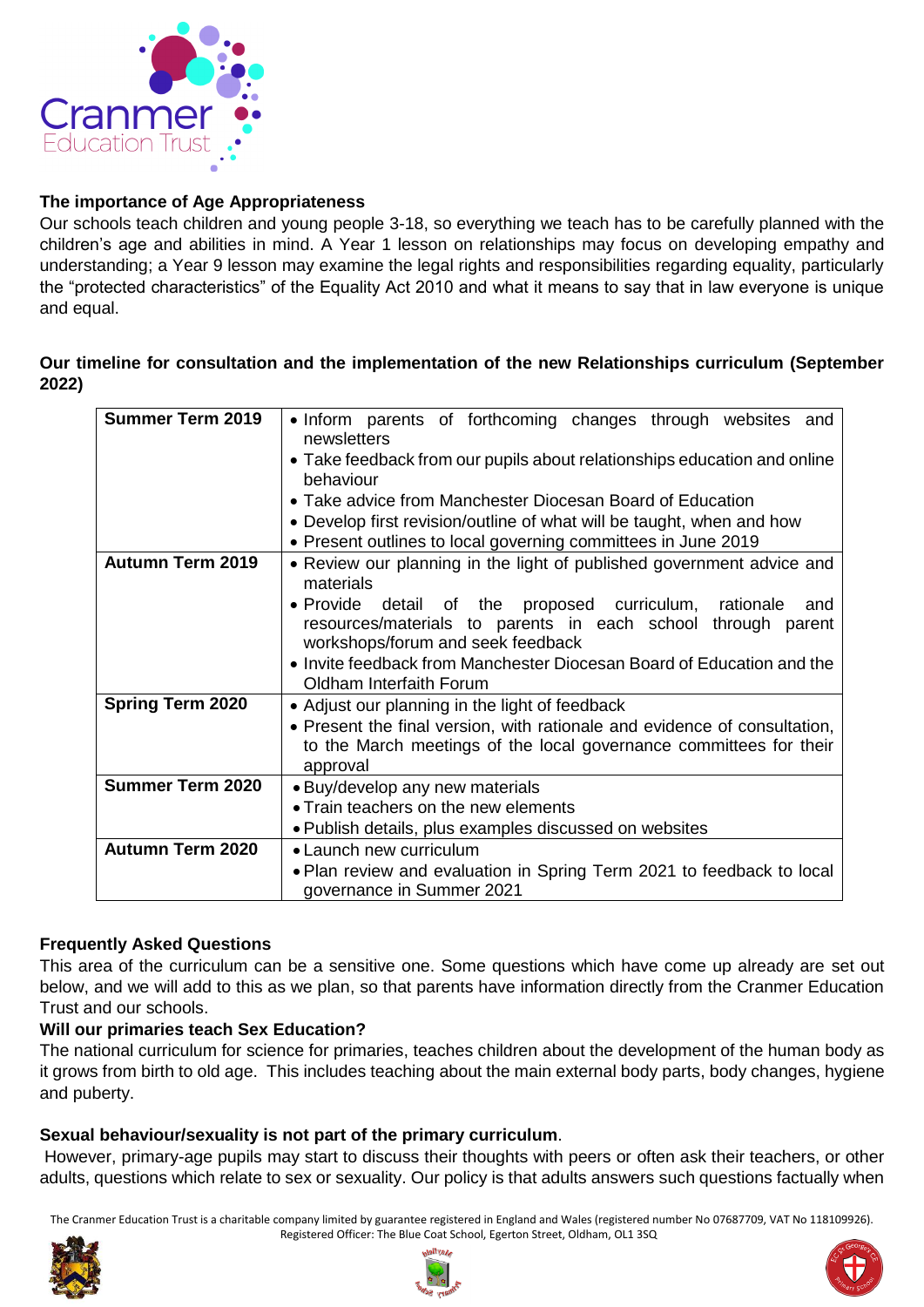

they can or refer to senior leaders if they cannot or if they have any concern about the question asked. It is very easy for children whose questions are not answered to access the internet and potentially find sources of information which are not age-appropriate and which would be of concern to parents.

#### **Lesbian, Gay, Bisexual and Transgender (LGBT)**

We believe we have a responsibility to represent all members of our school community, including children, families and staff, within each school's curriculum, to celebrate identity and create a strong sense of belonging, empathy and appreciation.

We recognise that our children and young people come from different family arrangements and this is something to respect and value.

As our young people grow up, they may question their own sexuality, identity or their gender, or live within a family unit where family members or friends may be Lesbian, Gay, Bisexual or Transgender.

Our schools welcome all children, young people and families. We are committed to ensuring that all are safe, respected and not the subject of bullying or discrimination.

Therefore, in line with the Equality Act 2010, and our commitment to fundamental British Values about mutual respect, difference and diversity and tolerance, LGBT is integrated into the curriculum, as are all protected characteristics including also race, religion and belief, age, gender and disability.

In primary this means that pupils may listen to/read stories about same sex partners for example. We do not stereotype children and promote equality for all.

In secondary, LGBT is threaded through the relationships' curriculum.

When we run the workshops for parents, we will share the materials used.

#### **Parental Right to Withdraw Pupils**

- 1. In law, parents/carers have the right to request that their child be withdrawn from some or all of **sex education** delivered as part of Statutory Relationships and Sex Education, i.e. this right of withdrawal only applies in secondary schools, as sex education is not taught in primaries.
- 2. There is no right to withdraw pupils from the national curriculum, e.g. science.

#### 3. **Our aim is to achieve consensus through information and consultation**

We aim to prepare young people in life in a diverse and changing world. They need knowledge to navigate this successfully. If we do not discuss what affects their lives and answer their questions in school, they will look elsewhere, and that could provide inappropriate or damaging misinformation.

Some of the issues that may arise may be sensitive for some. However, the law is clear and the ethos is clear – it is important for our shared future that we all learn to live together respectfully and tolerantly. Everyone must be safe and there must be no discrimination. We owe our children the right to live and flourish in an equal, diverse and harmonious society and what we teach and model in schools is key to that.

We would like all our parents/carers to be on board and supportive so that all our children can thrive.